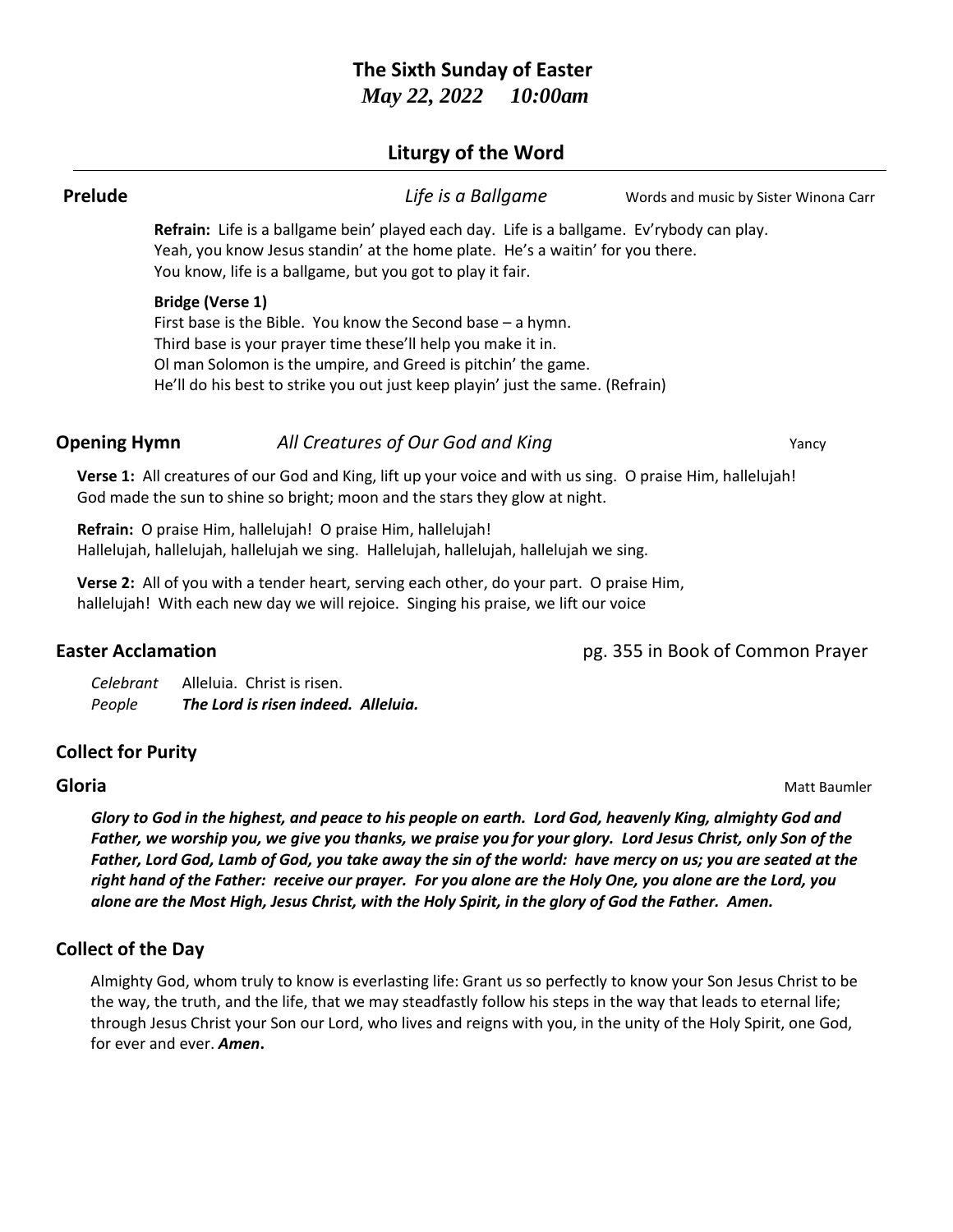### **The Lessons**

#### **The First Reading:** *Acts 16:9-15*

<sup>9</sup>During the night Paul had a vision: there stood a man of Macedonia pleading with him and saying, "Come over to Macedonia and help us." <sup>10</sup>When he had seen the vision, we immediately tried to cross over to Macedonia, being convinced that God had called us to proclaim the good news to them.  $^{11}$ We set sail from Troas and took a straight course to Samothrace, the following day to Neapolis, <sup>12</sup>and from there to Philippi, which is a leading city of the district of Macedonia and a Roman colony. We remained in this city for some days. <sup>13</sup>On the sabbath day we went outside the gate by the river, where we supposed there was a place of prayer; and we sat down and spoke to the women who had gathered there. <sup>14</sup>A certain woman named Lydia, a worshiper of God, was listening to us; she was from the city of Thyatira and a dealer in purple cloth. The Lord opened her heart to listen eagerly to what was said by Paul. <sup>15</sup>When she and her household were baptized, she urged us, saying, "If you have judged me to be faithful to the Lord, come and stay at my home." And she prevailed upon us.

#### **The Psalm:** *Psalm 67*

*<sup>1</sup>May God be merciful to us and bless us, \* show us the light of his countenance and come to us. 2 Let your ways be known upon earth, \* your saving health among all nations. 3 Let the peoples praise you, O God; \* let all the peoples praise you. 4 Let the nations be glad and sing for joy, \* for you judge the peoples with equity and guide all the nations upon earth. 5 Let the peoples praise you, O God; \* let all the peoples praise you. <sup>6</sup>The earth has brought forth her increase; \* may God, our own God, give us his blessing. <sup>7</sup>May God give us his blessing, \* and may all the ends of the earth stand in awe of him.*

#### **The Second Reading:** *Revelation 21:10, 22--22:5*

<sup>10</sup>In the spirit [the angel] carried me away to a great, high mountain and showed me the holy city Jerusalem coming down out of heaven from God. <sup>22</sup>I saw no temple in the city, for its temple is the Lord God the Almighty and the Lamb. <sup>23</sup>And the city has no need of sun or moon to shine on it, for the glory of God is its light, and its lamp is the Lamb. <sup>24</sup>The nations will walk by its light, and the kings of the earth will bring their glory into it. <sup>25</sup>lts gates will never be shut by day—and there will be no night there.  $^{26}$ People will bring into it the glory and the honor of the nations. <sup>27</sup>But nothing unclean will enter it, nor anyone who practices abomination or falsehood, but only those who are written in the Lamb's book of life.  $^{22:1}$ Then the angel showed me the river of the water of life, bright as crystal, flowing from the throne of God and of the Lamb <sup>2</sup>through the middle of the street of the city. On either side of the river is the tree of life with its twelve kinds of fruit, producing its fruit each month; and the leaves of the tree are for the healing of the nations. <sup>3</sup>Nothing accursed will be found there any more. But the throne of God and of the Lamb will be in it, and his servants will worship him;  $^4$ they will see his face, and his name will be on their foreheads. <sup>5</sup>And there will be no more night; they need no light of lamp or sun, for the Lord God will be their light, and they will reign forever and ever.

**Alleluia** *Celtic Alleluia*/Christopher Walker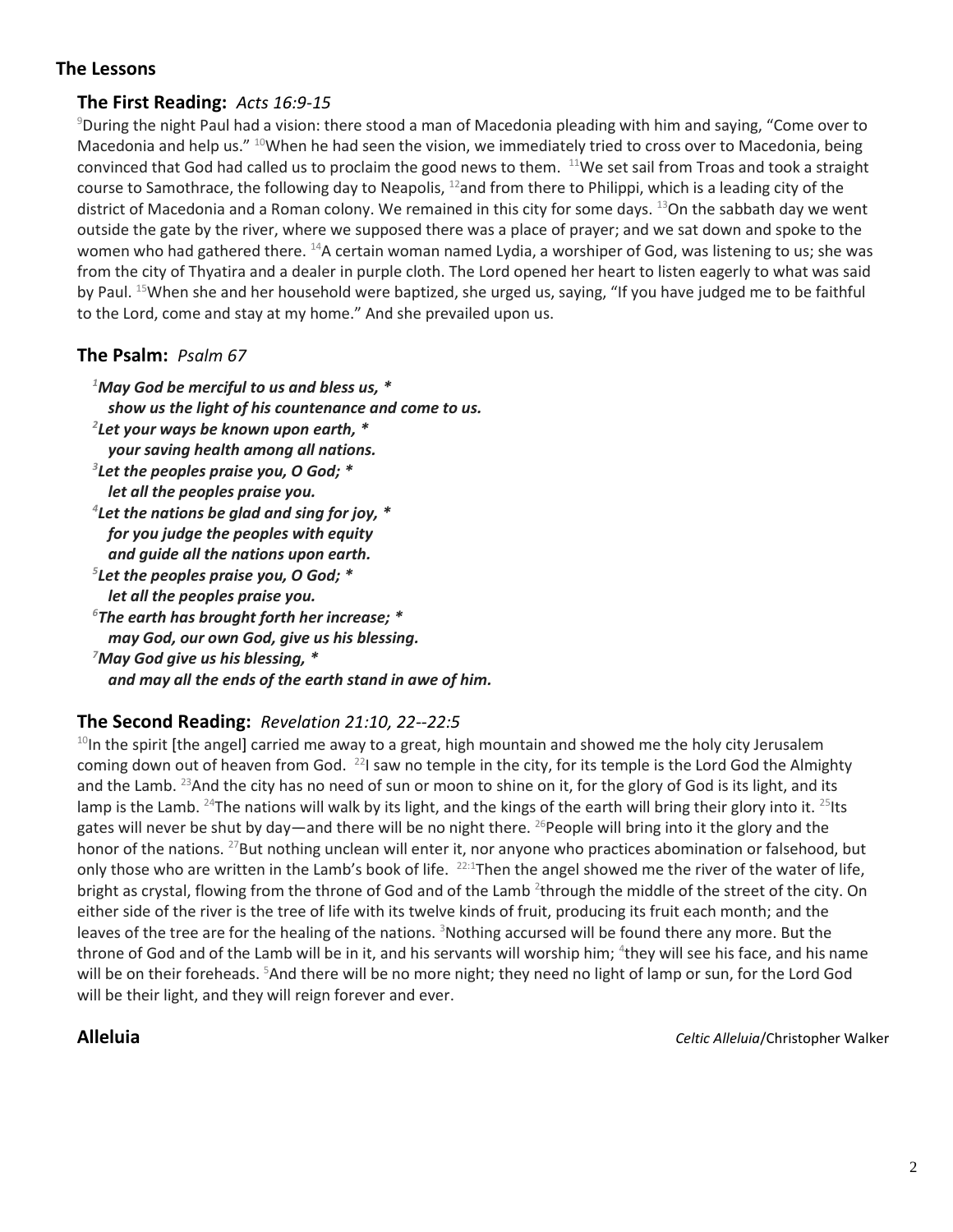### **The Gospel** – *John 14:23-29*

 $^{23}$ Jesus [said to Judas (not Iscariot),] "Those who love me will keep my word, and my Father will love them, and we will come to them and make our home with them. <sup>24</sup>Whoever does not love me does not keep my words; and the word that you hear is not mine, but is from the Father who sent me.

 $25$ "I have said these things to you while I am still with you.  $26$ But the Advocate, the Holy Spirit, whom the Father will send in my name, will teach you everything, and remind you of all that I have said to you. <sup>27</sup>Peace I leave with you; my peace I give to you. I do not give to you as the world gives. Do not let your hearts be troubled, and do not let them be afraid. <sup>28</sup>You heard me say to you, 'I am going away, and I am coming to you.' If you loved me, you would rejoice that I am going to the Father, because the Father is greater than I.<sup>29</sup>And now I have told you this before it occurs, so that when it does occur, you may believe."

### **Gospel Response/Alleluia**

#### **The Sermon**

#### **Nicene Creed**

#### **Prayers of the People**

*All remain standing. Presider or deacon*

In joy and hope let us pray to the Father saying, *Hear our prayer.*

#### **The Peace**

### **HOLY COMMUNION**

| <b>Offertory Music</b> | Lord I Lift Your Name on High                                                                                                                                                                    |                                  |
|------------------------|--------------------------------------------------------------------------------------------------------------------------------------------------------------------------------------------------|----------------------------------|
|                        | Chorus: Lord I lift your name on high. Lord I love to sing your praises.<br>I'm so glad you are in my life. I'm so glad you came to save us.                                                     |                                  |
|                        | You came from heaven to earth, to show the way<br>From the earth to the cross, my debt to pay<br>From the cross to the grave, from the grave to the sky<br>Lord I lift your name on high. Chorus |                                  |
| <b>Offertory</b>       |                                                                                                                                                                                                  |                                  |
| People                 | Celebrant All things come of thee, O Lord.<br>And of thine own have we given thee                                                                                                                |                                  |
|                        | The Great Thanksgiving - Eucharistic Prayer A                                                                                                                                                    | pg. 361 in Book of Common Prayer |
| Celebrant              | The Lord be with you.                                                                                                                                                                            |                                  |

| Celebrant | The Lord be with you.                      |
|-----------|--------------------------------------------|
| People    | And also with you.                         |
| Celebrant | Lift up your hearts.                       |
| People    | We lift them to the Lord.                  |
| Celebrant | Let us give thanks to the Lord our God.    |
| People    | It is right to give him thanks and praise. |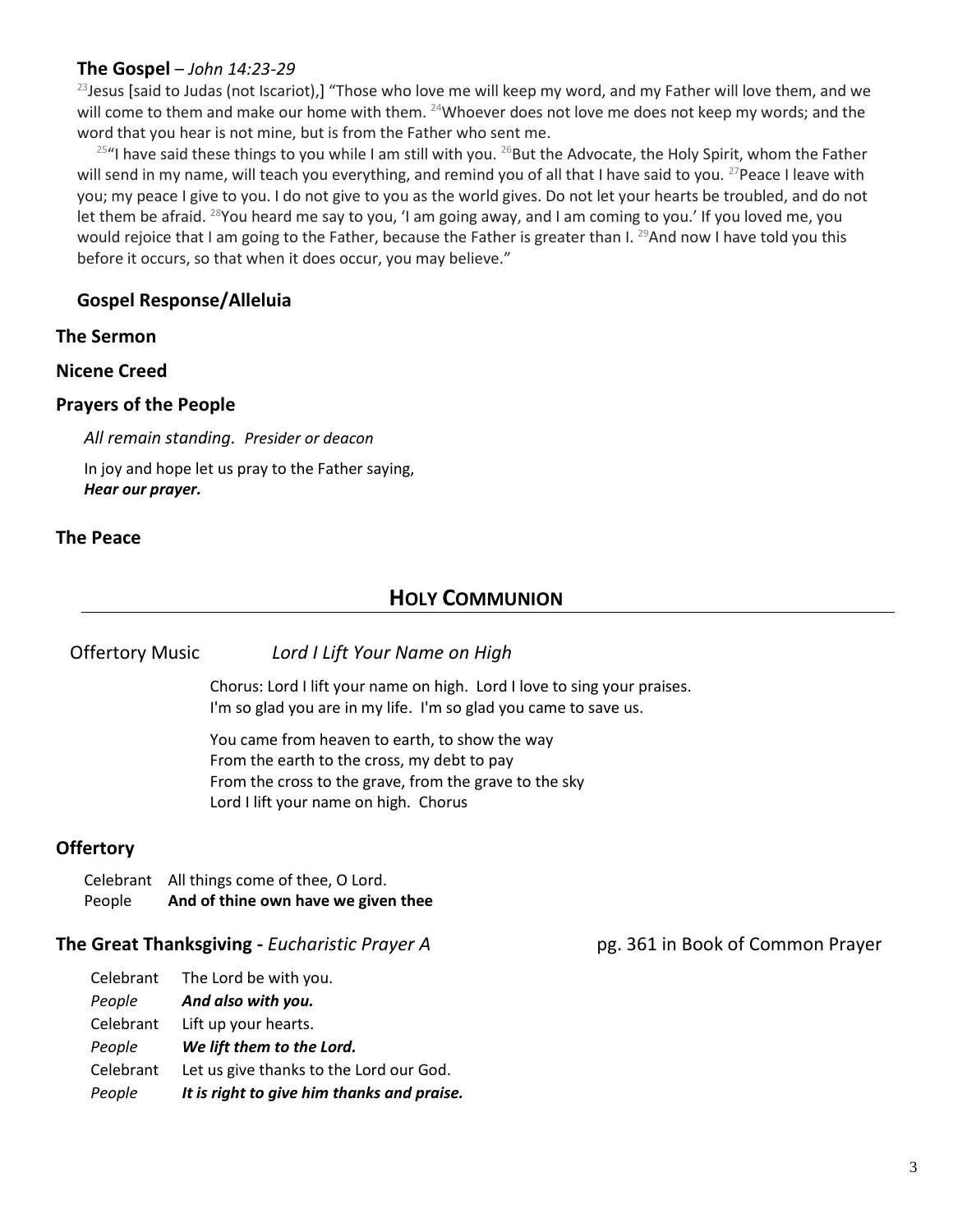Celebrant It is right, and a good and joyful thing, always and everywhere to give thanks to you, Father Almighty, Creator of heaven and earth.

> Therefore we praise you, joining our voices with Angels and Archangels and with all the company of heaven, who for ever sing this hymn to proclaim the glory of your Name:

**Sanctus** American Folk Hymn - Elswick

- *People Holy, holy, holy Lord, God of power and might, heaven and earth are full of your glory. Hosanna in the highest. Blessed is he who comes in the name of the Lord. Hosanna in the highest.*
- Celebrant Holy and gracious Father...

. . .Therefore we proclaim the mystery of faith:

Celebrant and People *Christ has died. Christ is risen. Christ will come again.*

Celebrant We celebrate the memorial of our redemption. . .

. . .Almighty Father, now and for ever. *AMEN.*

As our Savior Christ has taught us, we now pray,

#### **The Lord's Prayer**

*Our Father, who art in heaven, hallowed be thy Name, thy kingdom come, thy will be done, on earth as it is in heaven. Give us this day our daily bread. And forgive us our trespasses, as we forgive those who trespass against us. And lead us not into temptation, but deliver us from evil. For thine is the kingdom and the power, and the glory, for ever and ever. Amen.*

#### **The Breaking of the Bread**

*A period of silence is kept.*

#### **Fraction Anthem**

| Celebrant | Alleluia. Christ our Passover is sacrificed for us. |
|-----------|-----------------------------------------------------|
| People    | Therefore let us keep the feast. Alleluia.          |
| Celebrant | The Gifts of God for the People of God.             |

# **Communion Music Let us break bread together Hymnal #325** Let us break bread together on our knees; when I fall on my knees, with my face to the rising sun, O Lord, have mercy on me. Let us drink wine together on our knees; when I fall on my knees, with my face to the rising sun, O Lord, have mercy on me. Let us praise God together on our knees; when I fall on my knees, with my face to the rising sun, O Lord, have mercy on me.

African-American spiritual

#### **Sending Forth**